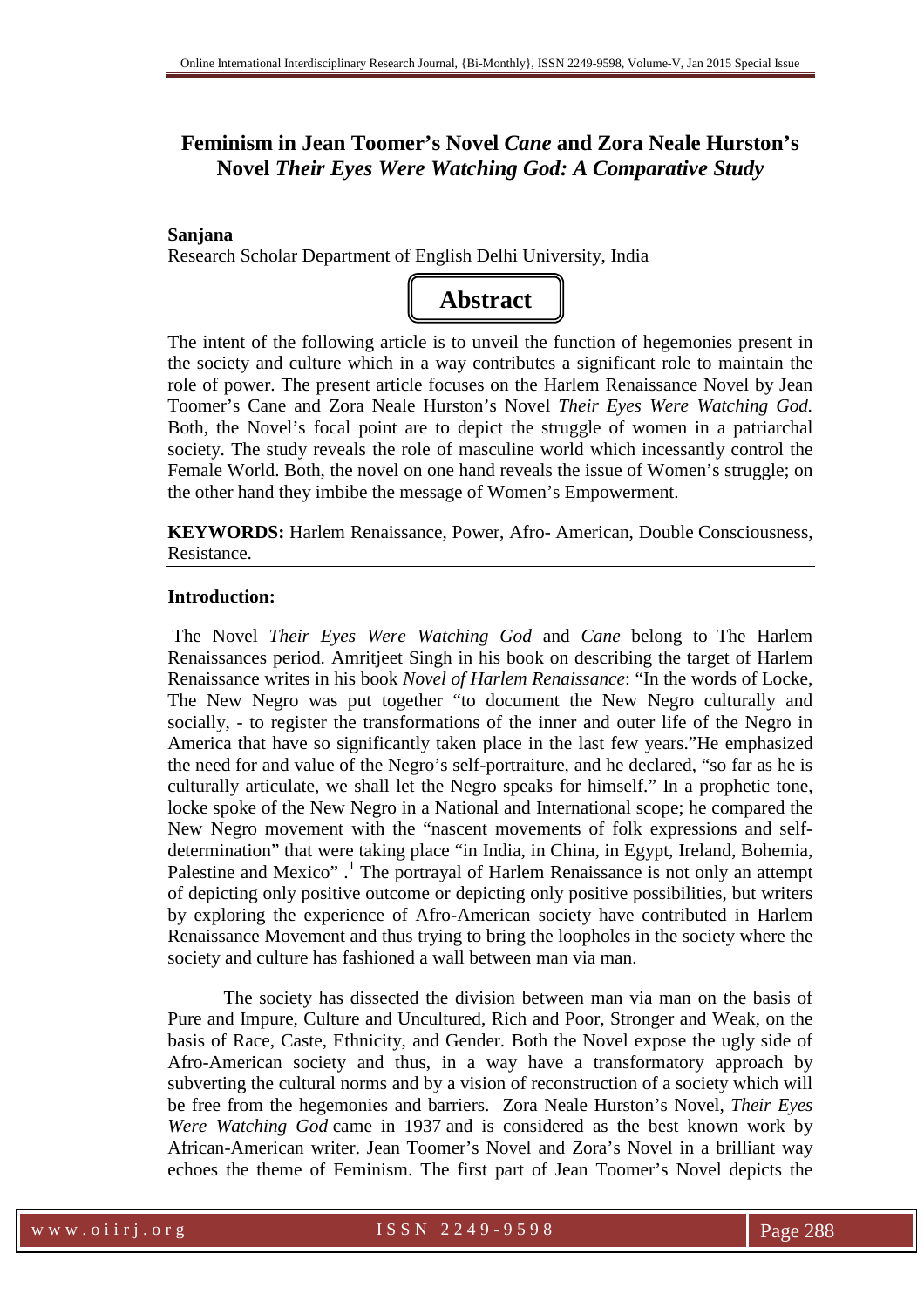struggles of women in a very pitiable way and compels the reader to consider about the place of women which is identical all over the place in the world. The author's centre of attention in both the Novel is the apprehensions of women and strives to convey and expose the yearning of women where they are struggling to save their position and are in quest for identity. Jean Toomer's Cane on the one hand portrays the problem by presenting the diverse stories in which women are in centre in a very creative style. Jean Toomer narrates and describes them through technique of showing, on the other hand Zora narrates and reveals by telling mode in a flashback procedure. Both the novel portrays the internal and private world of women, their psychological state where their mind and body have been disturbed because of the masculine world. Both the novel focuses the idea, that for the masculine world, they are only an entity whether they belong to any race either 'White' or 'Black'. The world have predetermined their roles and wishes to see them in those unchanging roles as soon as they elevate their tone of voice and asserts for argumentation, then, they face the consequences for it which either approach in form of their death or by the rough mind-set of masculine world which even throw them out from their quarters by putting charges of faithlessness and characterless. The more pitiable part of the women subject reveals that their fight and struggle take place with those with which she has an attachment of love and affection.

This paper has made an attempt to focus on the issue of struggle of women's place in the social order which have been dealt by Tommer and Zora in a very remarkable style. Both the Novel in a way can sense the concealed cry of African – American women and other female who belongs to 'Mixed' race or 'White' race which are trying to tell the world that we are also human being and possess the same longing of living our life with dignity and self-pride and self-respect. Henry Louis Gates in the Afterword given in the Novel *Their Eyes Were watching God* writes:

"Their eyes is a bold feminist Novel, the first to be explicitly so in the Afro-American tradition. Yet in its concern with the project of finding a voice, with language as an instrument of injury and salvation, of selfhood and empowerment, it suggests many of the themes that inspirit Hurston's oeuvre as a whole."<sup>2</sup>

The main character in the Novel *Their Eyes Were Watching God,* Janie Crawford, an African-American woman in her early forties tells her story. Nanny' life in the Novel reveals that for the male 'White' world they were only seen as the object to quench their sexual satisfaction. Women like Nanny were exploited in both the manner psychologically and physically, in a way exploitation of their whole being, their body as well as their soul. In a way Nanny's tale reveals also the contradiction of the society. On, the one hand 'White' race considers them inferior and has a feeling of hatred for them, even lynching reveals the intensity of that hatred; on the other hand they do not feel any shame while having sex with them. The feeling of inferiority collapses while raping their bodies and fulfilling their sexual desire from them. Again, exploitation of Female body takes place through Leafy, who is raped by the school teacher. Janie's marriage with Logan Killicks, in a way is an imposed marriage on her by her grandmother who tries to explain that marriage with Logan Killicks in a way will carry to her a life of security and self-dignity. She does not even care the age of Logan Killicks who is an older man and farmer looking for a wife, who wants a wife as a domestic helper. In a way Nanny imposes her order on Janie and in a way reveals in front of reader that patriarchy also functions through women who also tries to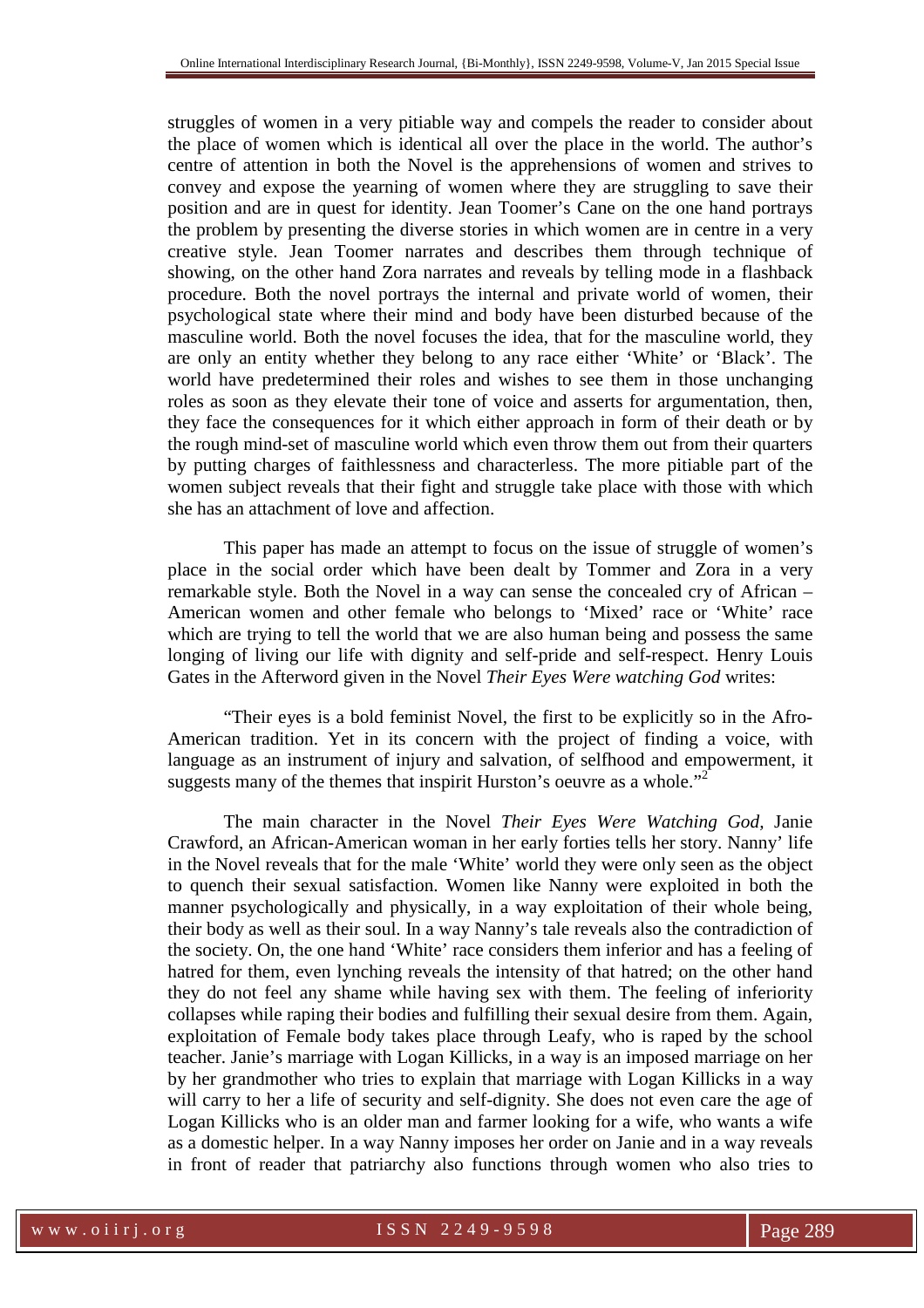duplicate the act of performance of Masculine World and imposes their ideologies on women. Similarly, in this case Nanny becomes the representative of patriarchy. The man like Logan Killicks portrayed in the novel reveals that they represents to those section of the society who wants to see the women in the fixed role which are fixed by institution and convention of society.

Janie's elopement with the Jody Starks, who takes her to Eatonville, reveals her concealed aspiration of liberation, dignity, and self-worth which she is seeking in the masculine world. She imagines a rescuer in Joe Starks which will escape her from a constricted world to a world in which he will take care of her and will fulfill her life with happiness and love. But, her dreams and thoughts crushes when she finds Joe Starks a man of conventional ideology who wants to have power over the Janie according to his aspiration. She feels herself as an inanimate thing in the house of Stark. In a way he wants from Janie to perform like a puppet which can move according to his will. In a way Janie, who was trying to see liberation and equal space in the society detaches herself from Stark, but her visit to Stark during her sickness reveals the deep female bond and a profound attachment and helplessness of feminine aspect as they find themselves unable to detach them from the male world.

*Their Eyes Were Watching God* does not meet with the feminist desire of acquiring love and affection. The marriage with Stark does not prove successful and the quest for self-identity and self respect gets broken and in despite of marriage she gets life of humiliation, and alienation. In a way the move towards self- fulfillments gets transformed into self-alienation and made her condition even worse than before. For Jody she only symbolizes a mark of a crown whose purpose is to only serve up the purpose of escalating the status of a person. Jennifer Jordan in her essay Feminist Fantasies: Zora Neale Hurston's *Their Eyes Were Watching God* writes: "Her second marriage to Jody Starks is, at first, not devoid of emotional gratification, but ultimately Jody reduces Janie to an enviable possession that advertises his superior status to less fortunate men. As a possession she is denied any self-defined goals and even the expression of her own opinions. She is publicly humiliated and physically abused". $3$ 

*Their Eyes Were Watching God* in a way does not meet up with the feminist desire that a heroine achieve both self-definition and social obligation, it does capably depict, through its explanation of Janie's marriage to Jody Starks, as the depression and solitude of the middle-class woman whose function is to serve as a piece of decoration and a figure of her husband's public status. The concept of Double Consciousness model imparted by Du Bois in a way helps to understand the position and state of mind of women where the society have imparted them an imposed identity and helps to understand the division of society. According to concept of Double Conscioussness- The term "Double Consciousness" as first explored by Du Bois in 'The Souls of Black Folk', published in 1903.The first chapter titled as "of our spiritual strivings" from the book describes the idea of "Double Consciousness". According to the concept of "Double Consciousness" by Du Bois -"It is a peculiar sensation, this Double Consciousness, this sense of always looking at one's self through the eyes of others, of measuring one's soul by the tape of a world that looks on in amused contempt and pity. one ever feels his two ness -an American, a negro; two souls two thoughts, two un-reconciled strivings; two warring ideals in one dark body, whose dogged strength alone keeps it from being torn asunder" <sup>4</sup> (Lauter,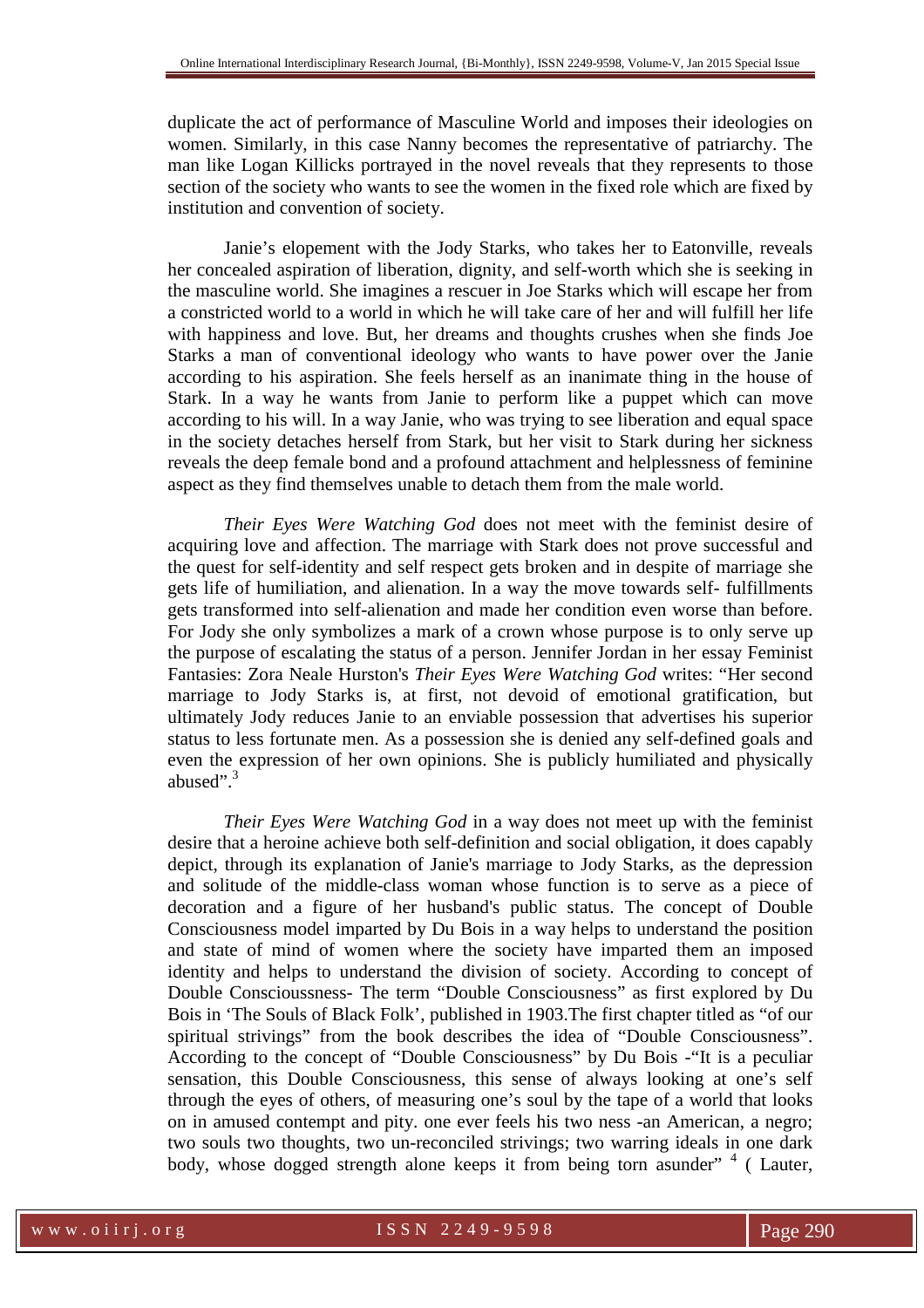1376). The theory reveals the "sense of always looking at one's self through the eyes of others". As an identity of difference it is an identity which is imposed on women. She has been exposed to a new identity, in a form of an imposed identity. For patriarchy they are considered as the entity of service, in this mode they have been comodified whose only function is to 'serve' for 'White' race in case of African-American women. Similarly, in case of women the social order desires them not to defer with the male world, the construction of the human race has ruined them into pieces. The social order leaves no substitute to shatter their self-confidence. They are coupled and compared with weakness.

She also desires a gender freedom and, thus in a manner the move of a Female in both the Novel is a venture for their self affirmation and self-empowerment. Janie's meeting with gambler named Vergible Woods, who goes by the name "Tea Cake" again shows her shattered desires. She falls in love with Tea Cake who treats her initially with love kindness and respect which she was seeking since her childhood. The character Tea Cake's act of whipping Janie demonstrates the ugly side of male world where they take women as an entity and treats them in a very inhuman manner and reveals the fact of domestic violence which is a very horrifying reality of Female life. Mary Helen Washington in her Foreword to the Novel *Their Eyes Were Watching God* writes: "The language of the men in *Their Eyes Were Watching God* is almost always divorced from any kind of interiority, and the men are rarely shown in the process of growth. Their talking is either a game or a method of exerting power. Janie's life is about the experience of relationships, Jody and Tea Cake and all the other talking men are essentially static characters, Janie and Phoeby pay close attention to their own inner life- to experience-because it is the site of growth"<sup>5</sup>

Janie's marriage to Tea Cake in a way reveals the continuation of male dominance on female body. The argument between both of them leads to murder of Tea Cake and, thus in a fact tend to force the reader the whole journey of a women which now becomes a murderer in attempt of self-defense. In a way the whole Novel focuses the politics of male world which act as an agency to control the female world.

Similarly, Jean Toomer's Cane focuses on the concern of women and through showing method in front of reader, depicts through different stories the identical struggling women in patriarchy, where women desires from masculine world to let her breathe with a life of dignity and self esteem. The Novel *Cane* was published in (1923) is an imperative American Novel. Toomer use language as a medium of expression to offer delight and a fresh sense and with a modern technique displays a development and experimentation which provides pleasure to the reader to read the work with an altered procedure. The foremost piece of the book portrays the life of poor black women in rural Georgia. They deal with such subject matter as infanticide by "Karintha", miscegenation by "Beckey", obsession by "Carma", killing in Blood Burning moon and mysticism in fern and Esther. Taken in totality the stories portray a sharp attack on brutal, natural, and pre- reasonable customs. The first sequence talks about "Karintha", an account regarding a juvenile black woman looked-for by older men who wish her to mature soon. "Karintha" is described as one who is a beautiful girl and masculine world wants to possess her beauty at every cost. The account brings in front of reader the lustful attitude of male world who do not spare a teenage girl and takes away her childhood days from her by Pregnenting her. The account narrates the repressed sexual craving of masculine world for whom the purity and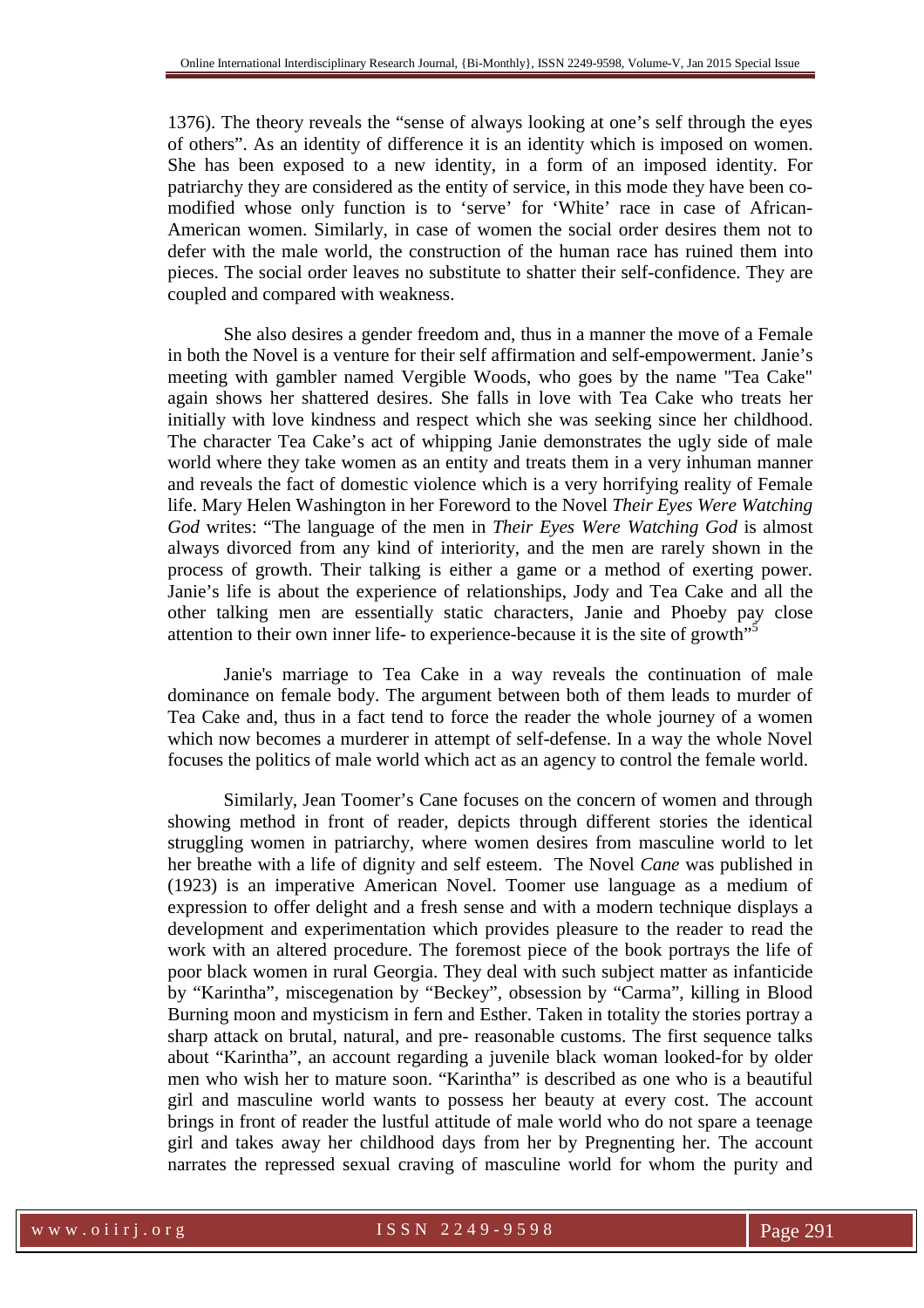innocence of child does not matter and their intolerance who wishes and want to mature her quickly so that they can execute their sexual desires. Her act of becoming prostitute in a way is a slap on society for which women are only an article where they can demolish their body as they would like. In "Becky" Toomer in detail reveals the South's scheme to disregard miscegenation. "Becky" is a 'White' woman with two Negro sons. After the delivery of the first, she metaphorically disappears and does not unveil the name of his lover. She margins herself into the cabin. The account in a way focuses on the profound attachment which a female binds with the male world with which she becomes unable to detach herself. In a way her act of concealment is an endeavor made by her where she is trying to save her lover. In Carma's tale it discuss about the frantic or fanatical facet of a woman. In reality she represents disturb and upset psyche of the female part which gets perturb due to the masculine world. The account of Carma represents a woman which is charged as infidel and characterless. The Fern, whose full name is Fernie May Rosen, combines the torment of her Jewish father and her Negro mother. Fern in fact represents the concealed aspiration of a female who wishes love and fondness from the society. "Esther" in similar way reveals the study of concealed sexual suppression. The protagonist's father is the richest colored man in town. She represents the sick and ailing side of feminine aspects, the suppressed yearning which becomes incapable to discover in the society because of the allotment of the predetermined roles. In a way fantasizing is a mode of resistance by which she takes departure from the world of pain to the world in which no torment exists or it is a condition of psyche in which the mind flights from a constricted world to a free-thinking world where she is imagining to get an equivalent freedom to articulate herself, a world free of restrictions and barriers. For example at 16, she imagines herself the mother of conceived child and in a way depicts the role of game which a child plays in their childhood, and thus act of playing in a way plays an important role in the life of child to purgate their concealed wishes. At the age of 27, she tries to modify hallucination into realism by conceding herself to Barlu.

 In a way Louisia of Blood Burning Moon has two lovers, one 'White' and the other colored, both of them died by claiming their love towards Louisia. Megan Abbott in her essay "*Dorris Dances..... John Dreams": Free Indirect Discourse and Female Subjectivity* in Cane writes: "Most of the chapters that comprise Jean Toomer's *Cane* share a common textual anxiety, which is rooted in the relation between the narrators and the female characters. In *Cane,* women are often the sites on which men project their judgements and desires, and many of the chapters explore, implicitly or explicitly, the effect this has on women involved<sup>"6</sup>

*Cane* in its approach reveals the function of customs and culture which forms a significant role to shape women's life as they desire. In a way Novel reveals the contradiction of society which is actually accountable for shaping the life of women and when they move in that direction, then they feel embarrassment on them. For example no women by her choice goes for prostitution but when they move to that path, then , society feels dishonor and disgraceful on their profession. Society gives them title of characterless but, then, the male world forgets that they play an imperative role in directing women's life to the profession of prostitution.

In a way the Novel explores the politics of performance of patriarchy by which it functions and maintains its supremacy in controlling the female world. In a